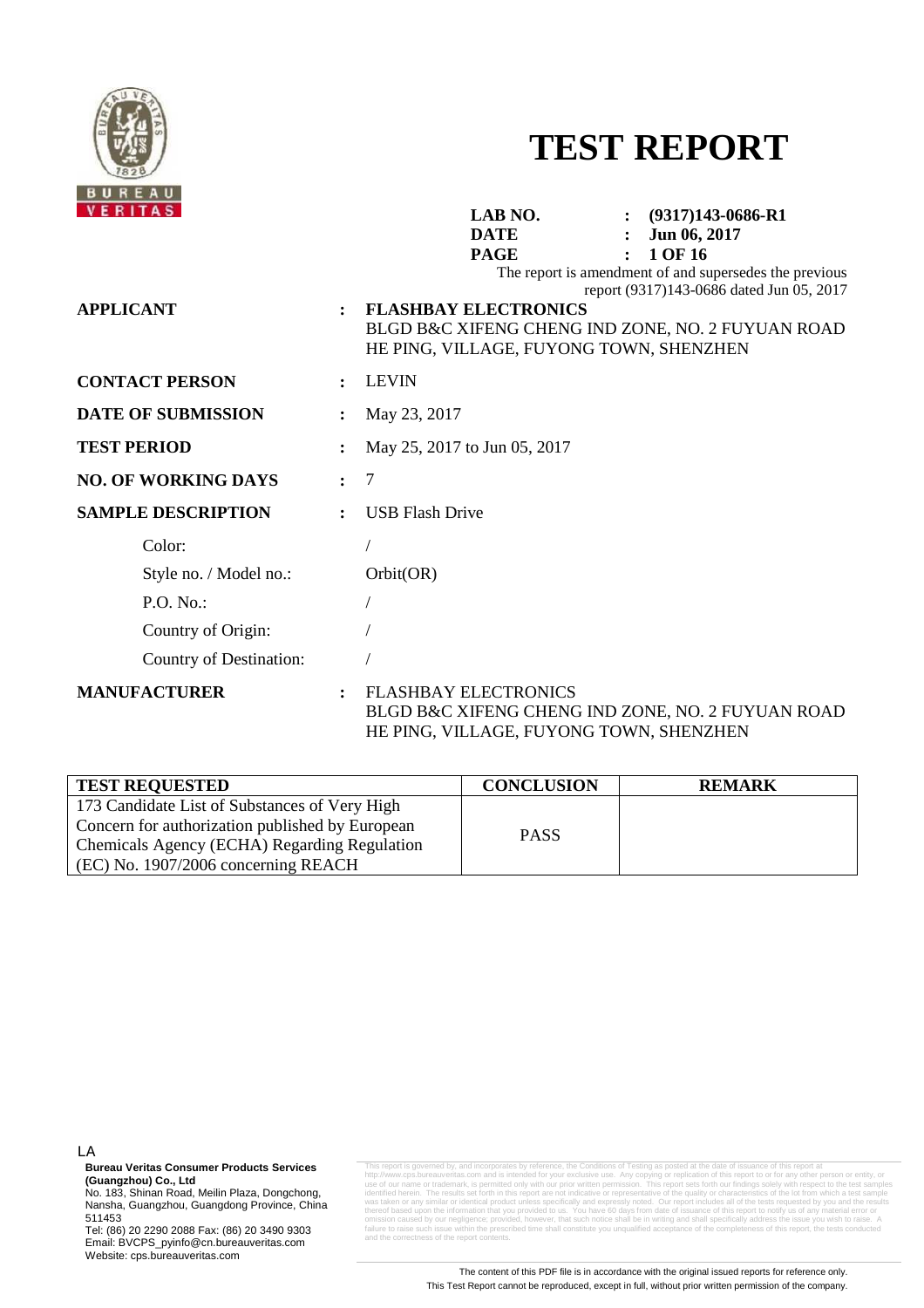

LAB NO. :  $(9317)143-0686-R1$ <br>DATE : Jun 06, 2017 **DATE :** Jun 06, 2017<br>**PAGE :** 2 OF 16 **PAGE : 2 OF 16** 



#### **REMARK**

If there are questions or concerns on this report, please contact the following persons:

| <b>GENERAL TEL:</b>     | (86) 755 83437287  |
|-------------------------|--------------------|
| FAX:                    | (86) 755 83439100  |
| <b>BUSINESS SZ TEL:</b> | (86) 755 21534 695 |
| FAX:                    | (86) 755 83439100  |
| <b>BUSINESS GZ TEL:</b> | (86) 20 87148525   |
| FAX:                    | (86) 20 87148528   |
|                         |                    |

 EMAIL: eechemical.sc@cn.bureauveritas.com cps.bureauveritas.cn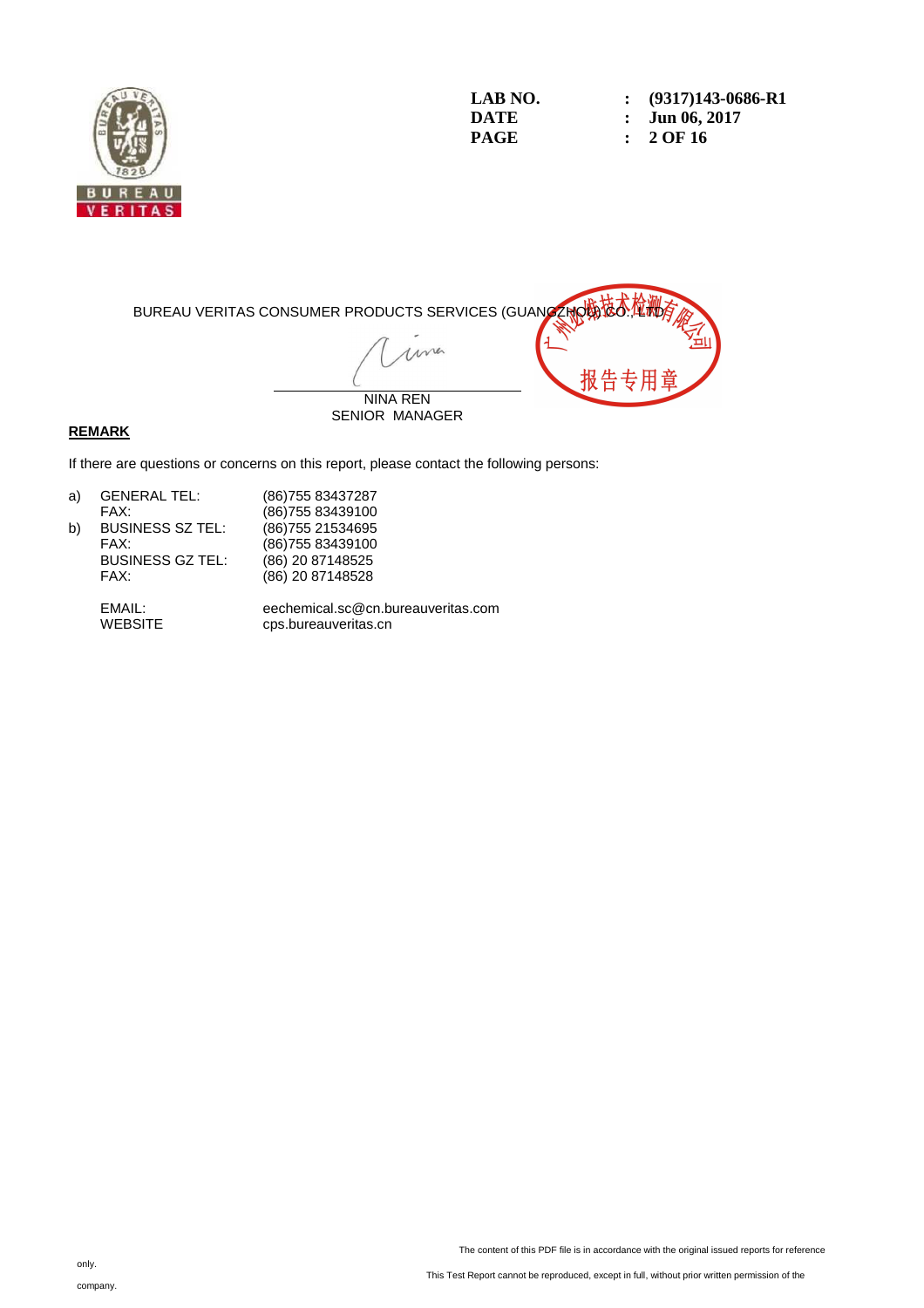

LAB NO. :  $(9317)143-0686-R1$ <br>DATE : Jun 06, 2017 **DATE : Jun 06, 2017**<br>**PAGE : 3 OF 16 PAGE : 3 OF 16** 

# **Photo of the Submitted Sample**

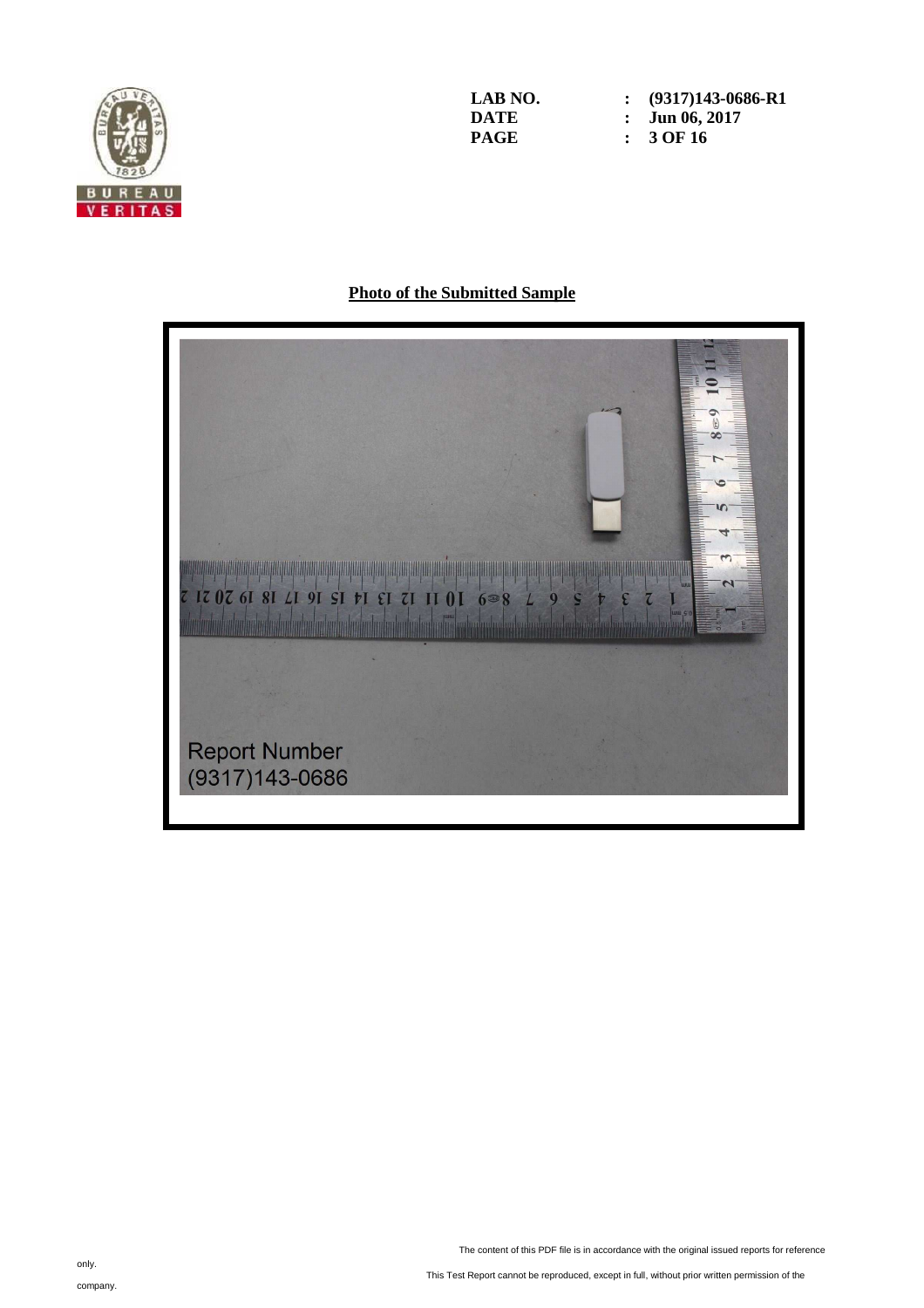

**LAB NO. : (9317)143-0686-R1 DATE : Jun 06, 2017 PAGE : 4 OF 16** 

## **TEST RESULT**

**173 Candidate List of Substances of Very High Concern for authorization published by European Chemicals Agency (ECHA) Regarding Regulation (EC) No. 1907/2006 concerning REACH** 

| <b>Test Method:</b>                                           | Analysis is based on GC, LC, IC, ICP, with various detection techniques and UV. |                            |           |                      |  |
|---------------------------------------------------------------|---------------------------------------------------------------------------------|----------------------------|-----------|----------------------|--|
| <b>Test Item(s)</b><br><b>Item / Component Description(s)</b> |                                                                                 |                            |           | Total weight $(g)$ : |  |
|                                                               | white/silvery USB Flash Drive<br>6.43                                           |                            |           |                      |  |
| <b>Maximum</b><br><b>Allowable Limit:</b>                     |                                                                                 | $0.1\%$ (Each of listed)   |           |                      |  |
|                                                               |                                                                                 | <b>Result</b>              |           |                      |  |
| <b>Test Item(s)</b>                                           |                                                                                 | <b>Detected Analyte(s)</b> | Conc.     | Unit                 |  |
|                                                               |                                                                                 | ND                         | <b>ND</b> | %                    |  |

Note / Key :

 $ND = Not detected$  ">" = Greater than Conc. = Concentration  $mg/kg =$  milligram(s) per kilogram = ppm = part(s) per million Detection Limit (Mg/Kg) : Please refer appendix.

Remark :

- The list of Candidate List of Substances of Very High Concern for authorization published by European Chemicals Agency (ECHA) Regarding Regulation (EC) No. 1907/2006 concerning REACH and is summarized in table of Appendix.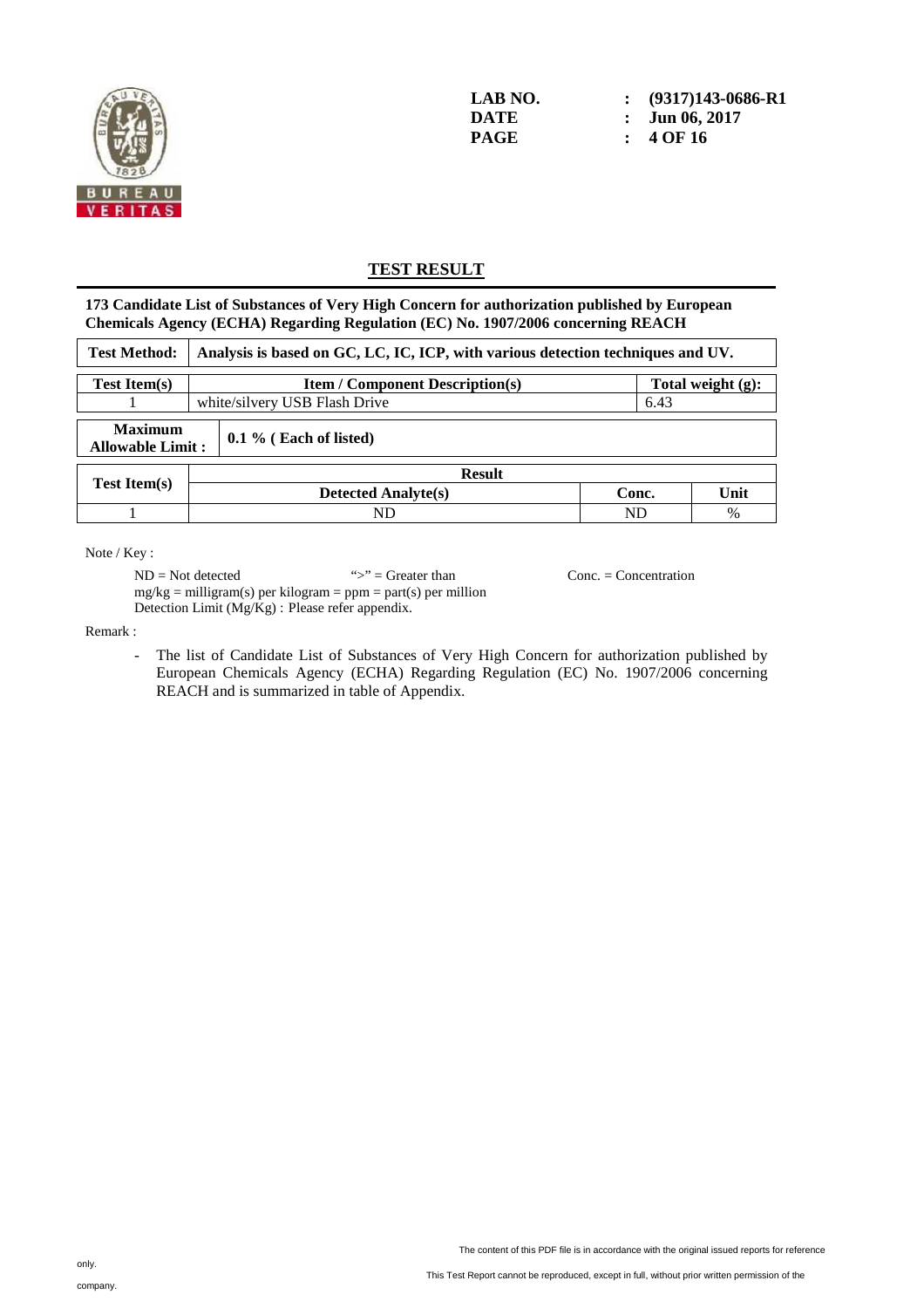

LAB NO. : (9317)143-0686-R1<br>DATE : Jun 06. 2017 **DATE : Jun 06, 2017**<br>**PAGE : 5 OF 16 PAGE : 5 OF 16** 

## **Annex**

#### **173 Candidate List of Substances of Very High Concern for authorization published by European Chemicals Agency (ECHA) Regarding Regulation (EC) No. 1907/2006 concerning REACH**

| No.            | Substance name                                                                                                                                    | CAS No.                                                                                      | EC No.                  | <b>Detection</b><br>Limit, % | <b>Basis</b> for<br>identification as a<br><b>SVHC</b> |
|----------------|---------------------------------------------------------------------------------------------------------------------------------------------------|----------------------------------------------------------------------------------------------|-------------------------|------------------------------|--------------------------------------------------------|
| $\mathbf{1}$   | Triethyl arsenate*                                                                                                                                | 15606-95-8                                                                                   | 427-700-2               | 0.05                         | Carcinogenic                                           |
| $\overline{2}$ | Anthracene                                                                                                                                        | $120 - 12 - 7$                                                                               | 204-371-1               | 0.05                         | <b>PBT</b>                                             |
| 3              | 4,4'-Diaminodiphenyl<br>methane (MDA)                                                                                                             | 101-77-9                                                                                     | 202-974-4               | 0.05                         | Carcinogenic                                           |
| 4              | Dibutyl phthalate (DBP)                                                                                                                           | 84-74-2                                                                                      | 201-557-4               | 0.05                         | Toxic for reproduction                                 |
| 5              | Cobalt dichloride*                                                                                                                                | 7646-79-9                                                                                    | 231-589-4               | 0.05                         | Carcinogenic                                           |
| 6              | Diarsenic pentaoxide*                                                                                                                             | 1303-28-2                                                                                    | 215-116-9               | 0.05                         | Carcinogenic                                           |
| $\overline{7}$ | Diarsenic trioxide*                                                                                                                               | 1327-53-3                                                                                    | 215-481-4               | 0.05                         | Carcinogenic                                           |
| 8              | Sodium dichromate*                                                                                                                                | 7789-12-0 <sup>(1)</sup> .<br>$10588 - 01 - 9^{(2)}$                                         | 234-190-3               | 0.05                         | Carcinogenic;<br>Mutagenic;<br>Toxic for reproduction  |
| 9              | 5-tert-butyl-2,4,6-trinitro-<br>m-xylene (musk xylene)                                                                                            | $81 - 15 - 2$                                                                                | 201-329-4               | 0.05                         | vPvB                                                   |
| 10             | Bis (2-ethylhexyl)<br>phthalate (DEHP)                                                                                                            | 117-81-7                                                                                     | $204 - 211 - 0$         | 0.05                         | Toxic for reproduction                                 |
| 11             | Hexabromo<br>cyclododecane (HBCDD)<br>and all major<br>diastereoisomers<br>identified:<br>$\alpha$ - HBCDD<br>$\beta$ - HBCDD<br>$\gamma$ - HBCDD | $3194 - 55 - 6^{(3)}$<br>$25637 - 99 - 4^{(4)}$<br>134237-50-6<br>134237-51-7<br>134237-52-8 | 247-148-4,<br>221-695-9 | 0.05                         | <b>PBT</b>                                             |
| 12             | Alkanes, C10-13, chloro<br>(Short Chain Chlorinated<br>Paraffins) (SCCP)                                                                          | 85535-84-8                                                                                   | 287-476-5               | 0.05                         | PBT, vPvB                                              |
| 13             | Bis(tributyltin)oxide<br>$(TBTO)**$                                                                                                               | 56-35-9                                                                                      | 200-268-0               | 0.05                         | <b>PBT</b>                                             |
| 14             | Lead hydrogen arsenate*                                                                                                                           | 7784-40-9                                                                                    | 232-064-2               | 0.05                         | Carcinogenic;<br>Toxic for reproduction                |
| 15             | Benzyl butyl phthalate<br>(BBP)                                                                                                                   | 85-68-7                                                                                      | 201-622-7               | 0.05                         | Toxic for reproduction                                 |
| 16             | 2,4-Dinitrotoluene                                                                                                                                | $121 - 14 - 2$                                                                               | 204-450-0               | 0.05                         | Carcinogenic                                           |
| 17             | Anthracene oil                                                                                                                                    | 90640-80-5                                                                                   | 292-602-7               | 0.1                          | Carcinogenic, PBT,<br>vPvB                             |
| 18             | Anthracene oil,<br>anthracene paste, distn.<br>Lights                                                                                             | 91995-17-4                                                                                   | 295-278-5               | 0.1                          | Carcinogenic;<br>Mutagenic,<br>PBT, vPvB               |
| 19             | Anthracene oil,<br>anthracene paste,<br>anthracene fraction                                                                                       | 91995-15-2                                                                                   | 295-275-9               | 0.1                          | Carcinogenic;<br>Mutagenic,<br>PBT, vPvB               |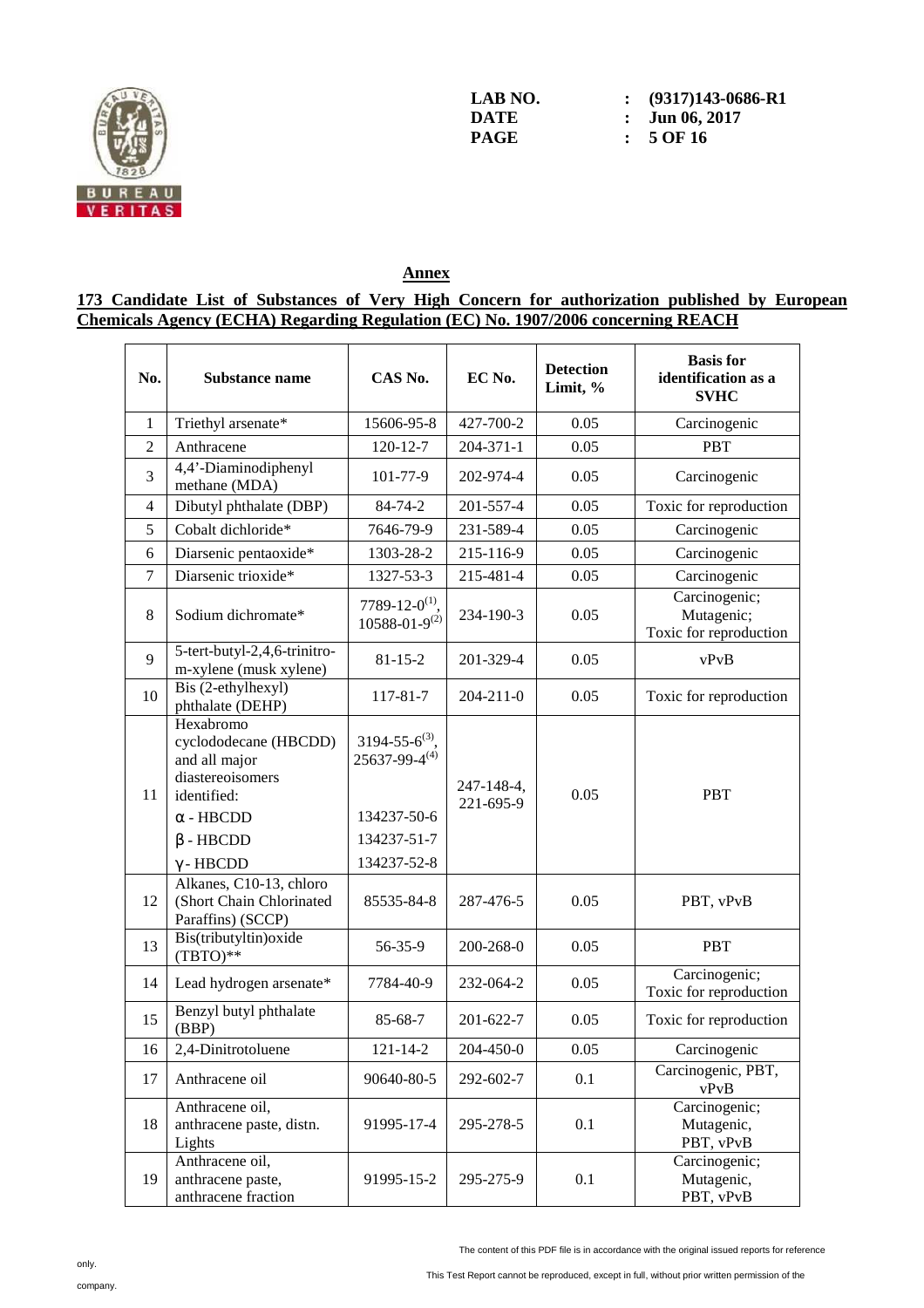

LAB NO. :  $(9317)143-0686-R1$ <br>DATE : Jun 06, 2017 **DATE :** Jun 06, 2017<br>**PAGE :** 6 OF 16 **PAGE : 6 OF 16** 

| 20 | Anthracene oil,<br>anthracene-low                                              | 90640-82-7                                                             | 292-604-8                | 0.1  | Carcinogenic;<br>Mutagenic,<br>PBT, vPvB              |
|----|--------------------------------------------------------------------------------|------------------------------------------------------------------------|--------------------------|------|-------------------------------------------------------|
| 21 | Anthracene oil,<br>anthracene paste                                            | 90640-81-6                                                             | 292-603-2                | 0.1  | Carcinogenic;<br>Mutagenic,<br>PBT, vPvB              |
| 22 | Diisobutyl phthalate                                                           | 84-69-5                                                                | 201-553-2                | 0.05 | Toxic for reproduction                                |
| 23 | Aluminosilicate,<br><b>Refractory Ceramic</b><br>Fibres <sup>*a</sup>          | Index no. 650-017-00-8                                                 |                          | 0.05 | Carcinogenic                                          |
| 24 | Zirconia Aluminosilicate,<br><b>Refractory Ceramic</b><br>Fibres <sup>*b</sup> | Index no. 650-017-00-8                                                 |                          | 0.05 | Carcinogenic                                          |
| 25 | Lead chromate*                                                                 | 7758-97-6                                                              | 231-846-0                | 0.05 | Carcinogenic;<br>Toxic for reproduction               |
| 26 | Lead chromate molybdate<br>sulfate red (C.I. Pigment<br>Red 104)*              | 12656-85-8                                                             | 235-759-9                | 0.05 | Carcinogenic;<br>Toxic for reproduction               |
| 27 | Lead sulfochromate<br>yellow (C.I. Pigment<br>Yellow 34)*                      | 1344-37-2                                                              | 215-693-7                | 0.05 | Carcinogenic;<br>Toxic for reproduction               |
| 28 | Tris(2-chloroethyl)<br>phosphate                                               | 115-96-8                                                               | 204-118-5                | 0.05 | Toxic for reproduction                                |
| 29 | Coal tar pitch, high<br>temperature                                            | 65996-93-2                                                             | 266-028-2                | 0.1  | Carcinogenic, PBT,<br>vPvB                            |
| 30 | Acrylamide                                                                     | $79-06-1$                                                              | 201-173-7                | 0.05 | Carcinogenic;<br>Mutagenic                            |
| 31 | Trichloroethylene                                                              | $79-01-6$                                                              | $201 - 167 - 4$          | 0.05 | Carcinogenic                                          |
| 32 | Boric acid*                                                                    | 10043-35-3,<br>11113-50-1                                              | 233-139-2 /<br>234-343-4 | 0.05 | Toxic for reproduction                                |
| 33 | Disodium tetraborate,<br>anhydrous*                                            | $1330-43-4^{(5)}$ ,<br>$12179 - 04 - 3^{(6)}$<br>$1303 - 96 - 4^{(7)}$ | 215-540-4                | 0.05 | Toxic for reproduction                                |
| 34 | Tetraboron disodium<br>heptaoxide, hydrate*                                    | 12267-73-1                                                             | 235-541-3                | 0.05 | Toxic for reproduction                                |
| 35 | Sodium chromate*                                                               | 7775-11-3                                                              | 231-889-5                | 0.05 | Carcinogenic;<br>Mutagenic;<br>Toxic for reproduction |
| 36 | Potassium chromate*                                                            | 7789-00-6                                                              | 232-140-5                | 0.05 | Carcinogenic;<br>Mutagenic                            |
| 37 | Ammonium dichromate*                                                           | 7789-09-5                                                              | 232-143-1                | 0.05 | Carcinogenic;<br>Mutagenic;<br>Toxic for reproduction |
| 38 | Potassium dichromate*                                                          | 7778-50-9                                                              | 231-906-6                | 0.05 | Carcinogenic;<br>Mutagenic;<br>Toxic for reproduction |
| 39 | Cobalt(II) sulphate*                                                           | 10124-43-3                                                             | 233-334-2                | 0.05 | Carcinogenic;<br>Toxic for reproduction               |
| 40 | Cobalt(II) dinitrate*                                                          | 10141-05-6                                                             | 233-402-1                | 0.05 | Carcinogenic;<br>Toxic for reproduction               |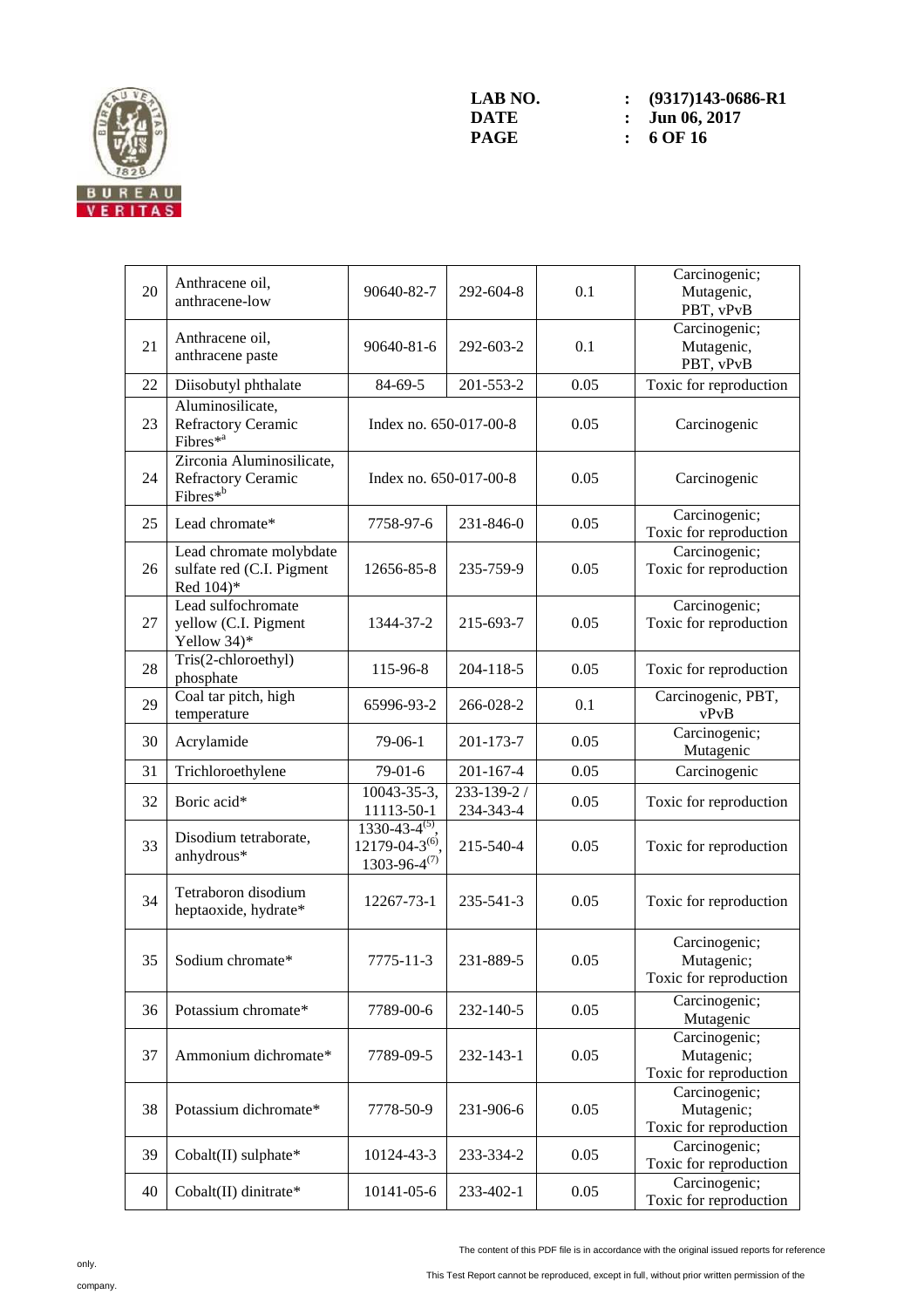

LAB NO. :  $(9317)143-0686-R1$ <br>DATE : Jun 06, 2017 **DATE :** Jun 06, 2017<br> **PAGE :** 7 OF 16 **PAGE : 7 OF 16** 

| 41 | Cobalt(II) carbonate*                                                                                                                                    | 513-79-1                    | 208-169-4              | 0.05 | Carcinogenic;<br>Toxic for reproduction |
|----|----------------------------------------------------------------------------------------------------------------------------------------------------------|-----------------------------|------------------------|------|-----------------------------------------|
| 42 | Cobalt(II) diacetate*                                                                                                                                    | $71 - 48 - 7$               | 200-755-8              | 0.05 | Carcinogenic;<br>Toxic for reproduction |
| 43 | 2-Methoxyethanol                                                                                                                                         | 109-86-4                    | 203-713-7              | 0.05 | Toxic for reproduction                  |
| 44 | 2-Ethoxyethanol                                                                                                                                          | 110-80-5                    | 203-804-1              | 0.05 | Toxic for reproduction                  |
| 45 | Chromium trioxide*                                                                                                                                       | 1333-82-0                   | 215-607-8              | 0.05 | Carcinogenic;<br>Mutagenic              |
| 46 | Acid generated from<br>chromium trioxide and<br>their oligomers:<br>Chromic acid*<br>Dichromic acid*<br>Oligomers of chromic<br>acid and dichromic acid* | 7738-94-5<br>13530-68-2     | 231-801-5<br>236-881-5 | 0.05 | Carcinogenic                            |
| 47 | 2-Ethoxyethyl acetate                                                                                                                                    | $111 - 15 - 9$              | 203-839-2              | 0.05 | Toxic for reproduction                  |
| 48 | Strontium Chromate*                                                                                                                                      | 7789-06-2                   | 232-142-6              | 0.05 | Carcinogenic                            |
| 49 | 1,2-benzenedicarboxylic<br>acid, di-C7-11 branched<br>alkyl ester and linear alkyl<br>ester                                                              | 68515-42-4                  | 271-084-6              | 0.05 | Toxic for reproduction                  |
| 50 | Hydrazine                                                                                                                                                | $302 - 01 - 2$<br>7803-57-8 | 206-114-9              | 0.05 | Carcinogenic                            |
| 51 | 1-Methyl-2-pyrrolidone                                                                                                                                   | 872-50-4                    | 212-828-1              | 0.05 | Toxic for reproduction                  |
| 52 | 1,2,3-trichloropropane                                                                                                                                   | 96-18-4                     | 202-486-1              | 0.05 | Toxic for reproduction                  |
| 53 | 1,2-benzenedicarboxylic<br>acid, di-C6-8-branched<br>alkyl ester, C7-rich<br>(DIHP)                                                                      | 71888-89-6                  | 276-158-1              | 0.05 | Toxic for reproduction                  |
| 54 | Dichromium<br>tris(chromate)*                                                                                                                            | 24613-89-6                  | 246-356-2              | 0.05 | Carcinogenic                            |
| 55 | Potassium<br>hydroxyoctaoxodizincated<br>i-chromate*                                                                                                     | 11103-86-9                  | 234-329-8              | 0.05 | Carcinogenic                            |
| 56 | Pentazinc chromate<br>octahydroxide*                                                                                                                     | 49663-84-5                  | 256-418-0              | 0.05 | Carcinogenic                            |
| 57 | Formaldehyde, oligomeric<br>reaction products with<br>aniline (technical MDA)                                                                            | 25214-70-4                  | 500-036-1              | 0.05 | Carcinogenic                            |
| 58 | Bis(2-methoxyethyl)<br>phthalate                                                                                                                         | 117-82-8                    | 204-212-6              | 0.05 | Toxic for reproduction                  |
| 59 | 2-Methoxyaniline;<br>o-Anisidine                                                                                                                         | $90 - 04 - 0$               | 201-963-1              | 0.05 | Carcinogenic                            |
| 60 | $4-(1,1,3,3-$<br>tetramethylbutyl)phenol,<br>(4-tert-Octylphenol)                                                                                        | 140-66-9                    | 205-426-2              | 0.05 | Equivalent level of<br>concern          |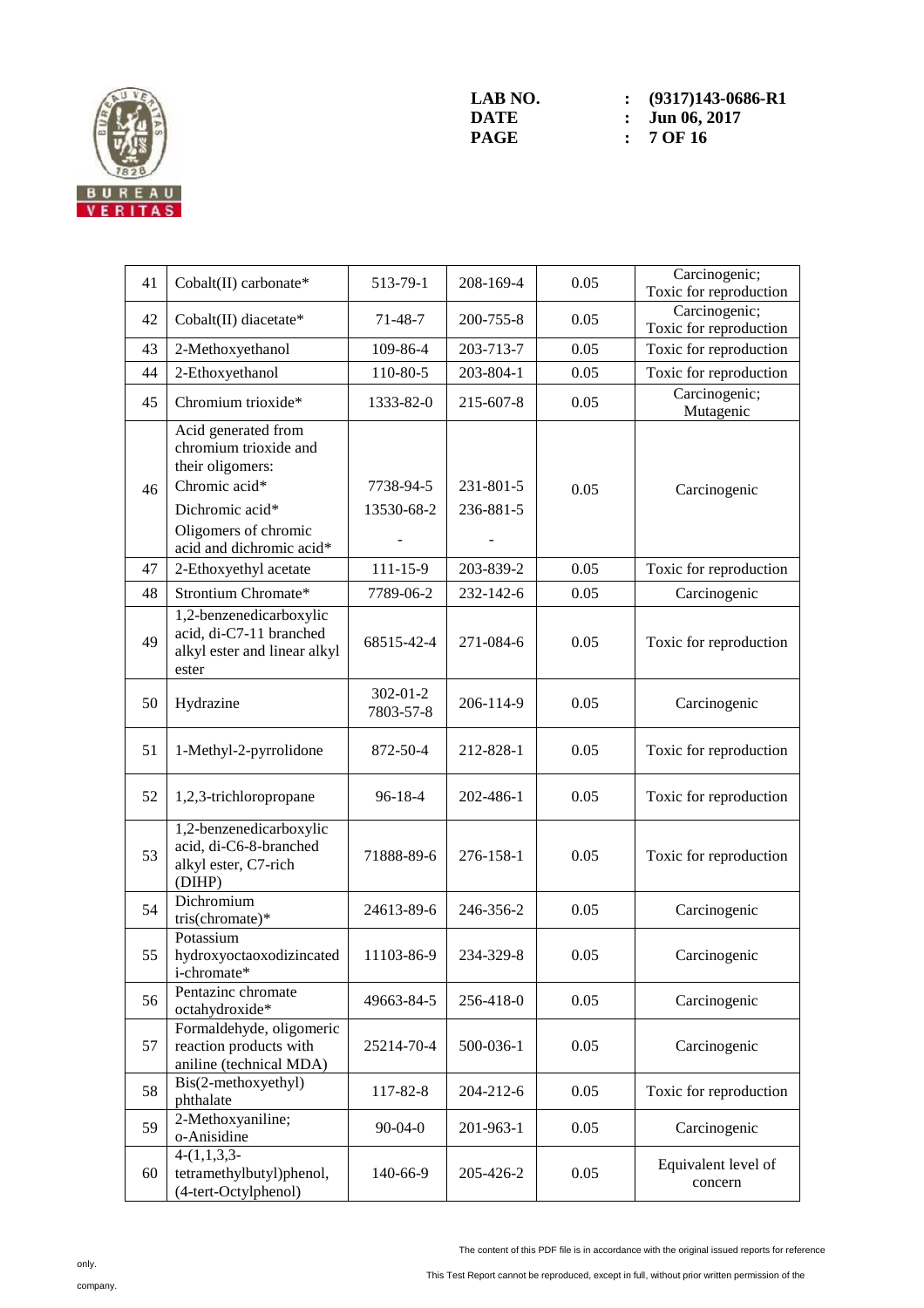

LAB NO. : (9317)143-0686-R1<br>DATE : Jun 06, 2017 **DATE :** Jun 06, 2017<br> **PAGE :** 8 OF 16 **PAGE : 8 OF 16** 

| 61 | 1,2-Dichloroethane                                                                                                       | 107-06-2       | 203-458-1 | 0.05 | Carcinogenic                            |
|----|--------------------------------------------------------------------------------------------------------------------------|----------------|-----------|------|-----------------------------------------|
| 62 | Bis(2-methoxyethyl) ether                                                                                                | 111-96-6       | 203-924-4 | 0.05 | Toxic for reproduction                  |
| 63 | Arsenic acid*                                                                                                            | 7778-39-4      | 231-901-9 | 0.1  | Carcinogenic                            |
| 64 | Calcium arsenate*                                                                                                        | 7778-44-1      | 231-904-5 | 0.05 | Carcinogenic                            |
| 65 | Trilead diarsenate*                                                                                                      | 3687-31-8      | 222-979-5 | 0.05 | Carcinogenic;<br>Toxic for reproduction |
| 66 | N,N-dimethylacetamide<br>(DMAC)                                                                                          | 127-19-5       | 204-826-4 | 0.05 | Toxic for reproduction                  |
| 67 | $2,2'$ -dichloro-4,4'-<br>methylenedianiline<br>(MOCA)                                                                   | $101 - 14 - 4$ | 202-918-9 | 0.05 | Carcinogenic                            |
| 68 | Phenolphthalein                                                                                                          | 77-09-8        | 201-004-7 | 0.05 | Carcinogenic                            |
| 69 | Lead azide, Lead diazide*                                                                                                | 13424-46-9     | 236-542-1 | 0.05 | Toxic for reproduction                  |
| 70 | Lead styphnate*                                                                                                          | 15245-44-0     | 239-290-0 | 0.05 | Toxic for reproduction                  |
| 71 | Lead dipicrate*                                                                                                          | 6477-64-1      | 229-335-2 | 0.05 | Toxic for reproduction                  |
| 72 | $1,2-bis(2-$<br>methoxyethoxy)ethane<br>(TEGDME; triglyme)                                                               | 112-49-2       | 203-977-3 | 0.05 | Toxic for reproduction                  |
| 73 | 1,2-dimethoxyethane;<br>ethylene glycol dimethyl<br>ether (EGDME)                                                        | $110-71-4$     | 203-794-9 | 0.05 | Toxic for reproduction                  |
| 74 | Diboron trioxide*                                                                                                        | 1303-86-2      | 215-125-8 | 0.05 | Toxic for reproduction                  |
| 75 | Formamide                                                                                                                | $75 - 12 - 7$  | 200-842-0 | 0.05 | Toxic for reproduction                  |
| 76 | Lead(II)<br>bis(methanesulfonate)*                                                                                       | 17570-76-2     | 401-750-5 | 0.05 | Toxic for reproduction                  |
| 77 | TGIC (1,3,5-<br>tris(oxiranylmethyl)-<br>1,3,5-triazine-<br>$2,4,6(1H,3H,5H)$ -trione) $\frac{8}{3}$                     | 2451-62-9      | 219-514-3 | 0.05 | Mutagenic                               |
| 78 | $\beta$ -TGIC (1,3,5-tris[(2S)<br>and $2R$ )-2,3-<br>epoxypropyl]-1,3,5-<br>triazine-2,4,6-<br>$(1H,3H,5H)$ -trione) $§$ | 59653-74-6     | 423-400-0 | 0.05 | Mutagenic                               |
| 79 | $4,4'$ -<br>bis(dimethylamino)benzo<br>phenone<br>(Michler's ketone)                                                     | 90-94-8        | 202-027-5 | 0.05 | Carcinogenic                            |
| 80 | N,N,N',N'-tetramethyl-<br>4,4'-methylenedianiline<br>(Michler's base)                                                    | $101 - 61 - 1$ | 202-959-2 | 0.05 | Carcinogenic                            |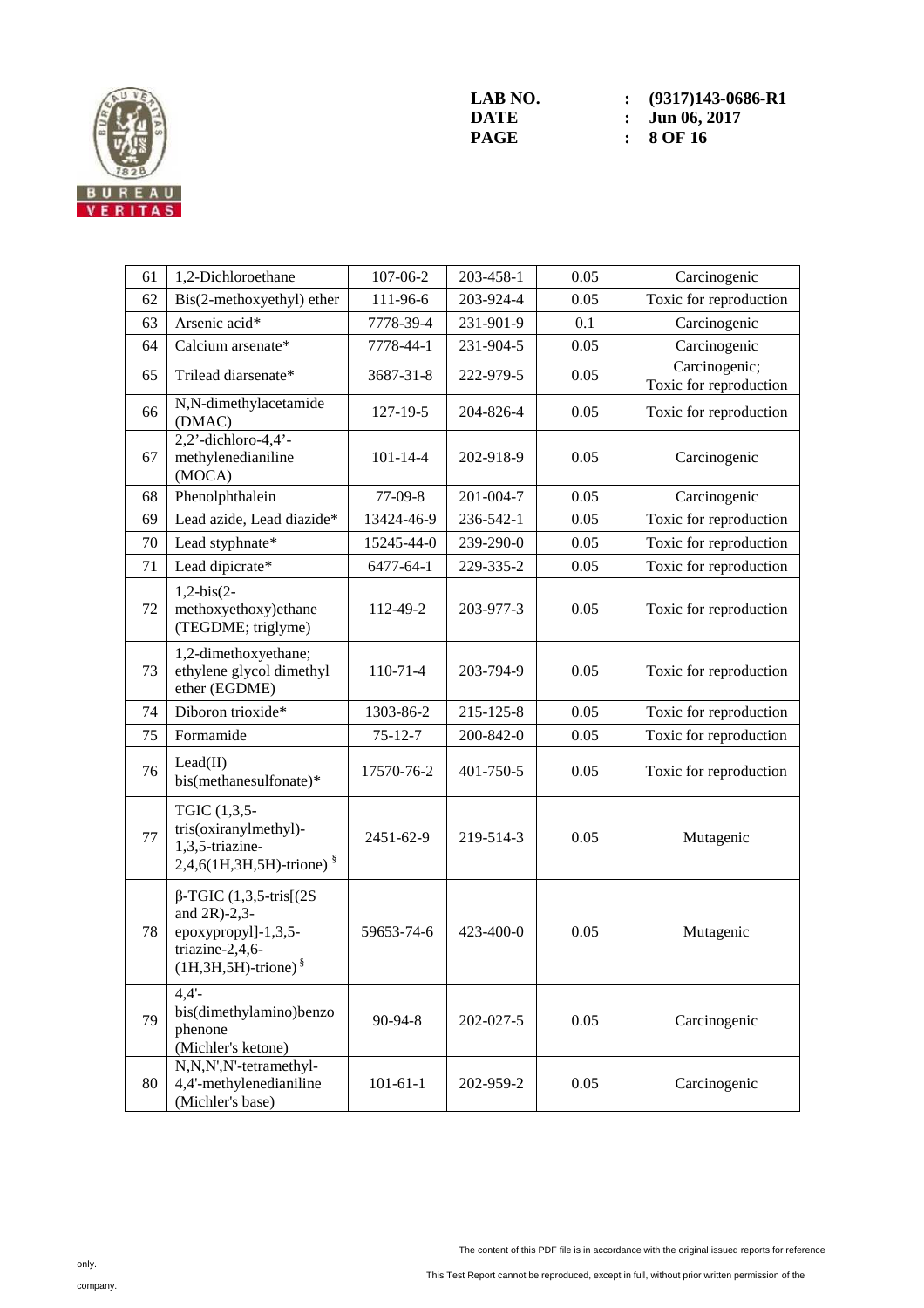

| 81 | $[4-[4,4]$ -<br>bis(dimethylamino)<br>benzhydrylidene]cyclohex<br>a-2,5-dien-1-<br>ylidene]dimethylammoniu<br>m chloride<br>(C.I. Basic Violet 3)                               | 548-62-9                                                | 208-953-6                                           | 0.05 | Carcinogenic                                                                                |
|----|---------------------------------------------------------------------------------------------------------------------------------------------------------------------------------|---------------------------------------------------------|-----------------------------------------------------|------|---------------------------------------------------------------------------------------------|
| 82 | $[4-[[4-anilino-1-$<br>naphthyl][4-<br>(dimethylamino)<br>phenyl]methylene]cycloh<br>exa-2,5-dien-1-ylidene]<br>dimethylammonium<br>chloride<br>(C.I. Basic Blue 26)            | 2580-56-5                                               | 219-943-6                                           | 0.05 | Carcinogenic                                                                                |
| 83 | $\alpha$ , $\alpha$ -Bis[4-<br>(dimethylamino)phenyl]-4<br>(phenylamino)naphthalen<br>e-1-methanol<br>(C.I. Solvent Blue 4)                                                     | 6786-83-0                                               | 229-851-8                                           | 0.05 | Carcinogenic                                                                                |
| 84 | 4,4'-bis(dimethylamino)-<br>4"-(methylamino)trityl<br>alcohol                                                                                                                   | $561-41-1$                                              | 209-218-2                                           | 0.05 | Carcinogenic                                                                                |
| 85 | Bis(pentabromophenyl)<br>ether (DecaBDE)                                                                                                                                        | 1163-19-5                                               | 214-604-9                                           | 0.05 | Persistent,<br>bioaccumulative and<br>toxic; very persistent<br>and very<br>bioaccumulative |
| 86 | N,N-dimethylformamide;<br>dimethyl formamide                                                                                                                                    | $68-12-2$                                               | 200-679-5                                           | 0.05 | Toxic for reproduction                                                                      |
| 87 | Methoxy acetic acid                                                                                                                                                             | $625 - 45 - 6$                                          | 210-894-6                                           | 0.05 | Toxic for<br>reproduction;<br>equivalent level of<br>concern                                |
| 88 | Dibutyltin dichloride<br>$(DBT)*$                                                                                                                                               | 683-18-1                                                | 211-670-0                                           | 0.05 | Toxic for reproduction                                                                      |
| 89 | 1,2-Diethoxyethane                                                                                                                                                              | $629 - 14 - 1$                                          | 211-076-1                                           | 0.05 | Toxic for reproduction                                                                      |
| 90 | Hexahydro-2-benzofuran-<br>1,3-dione (HHPA), cis-<br>cyclohexane-1,2-<br>dicarboxylic anhydride,<br>trans-cyclohexane-1,2-<br>dicarboxylic anhydride                            | $85-42-7,$<br>13149-00-3,<br>14166-21-3                 | $201 - 604 - 9$ ,<br>236-086-3,<br>238-009-9        | 0.05 | Equivalent level of<br>concern                                                              |
| 91 | Hexahydromethylphathalic<br>anhydride,<br>Hexahydro-4-<br>methylphathalic anhydride,<br>Hexahydro-1-<br>methylphathalic anhydride,<br>Hexahydro-3-<br>methylphathalic anhydride | 25550-51-0,<br>19438-60-9,<br>48122-14-1,<br>57110-29-9 | 247-094-1,<br>243-072-0,<br>256-356-4,<br>260-566-1 | 0.05 | Equivalent level of<br>concern                                                              |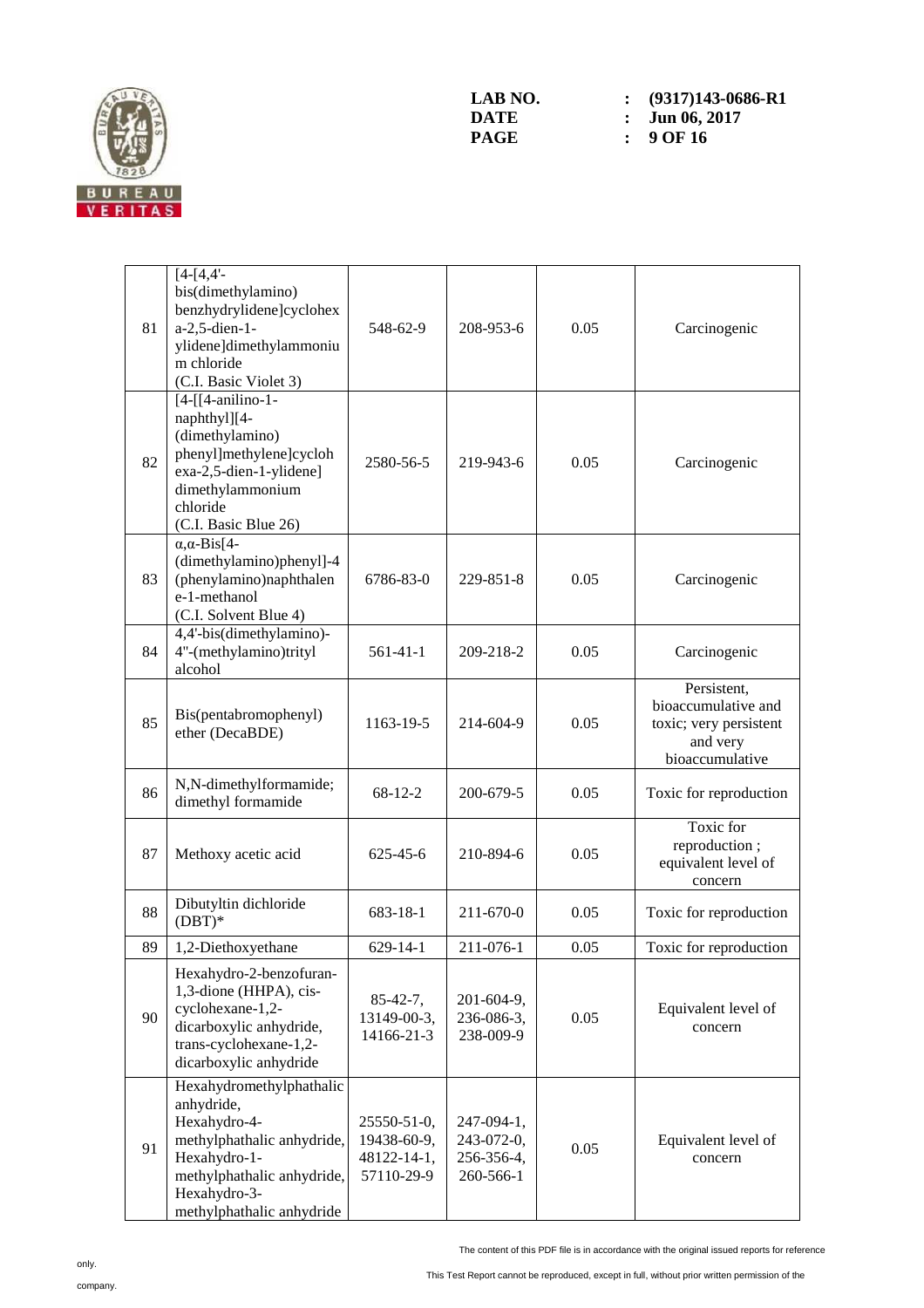

| 92  | 4-Nonylphenol, branched<br>and linear - substances with<br>a linear and/or branched<br>alkyl chain with a carbon<br>number of 9 covalently<br>bound in position 4 to<br>phenol, covering also<br>UVCB- and well-defined<br>substances which include<br>any of the individual<br>isomers or a combination<br>thereof |                |           | 0.05 | Equivalent level of<br>concern              |
|-----|---------------------------------------------------------------------------------------------------------------------------------------------------------------------------------------------------------------------------------------------------------------------------------------------------------------------|----------------|-----------|------|---------------------------------------------|
| 93  | Heptacosafluorotetradecan<br>oic acid                                                                                                                                                                                                                                                                               | 376-06-7       | 206-803-4 | 0.05 | Very persistent and<br>very bioaccumulative |
| 94  | 1,2-Benzenedicarboxylic<br>acid, dipentylester,<br>branched and linear <sup>+</sup>                                                                                                                                                                                                                                 | 84777-06-0     | 284-032-2 | 0.05 | Toxic for reproduction                      |
| 95  | Henicosafluoroundecanoic<br>acid                                                                                                                                                                                                                                                                                    | 2058-94-8      | 218-165-4 | 0.05 | Very persistent and<br>very bioaccumulative |
| 96  | N-pentyl-isopentylphtalate<br>$(iPnPP)$ <sup>+</sup>                                                                                                                                                                                                                                                                | 776297-69-9    |           | 0.05 | Toxic for reproduction                      |
| 97  | Pentacosafluorotridecanoic<br>acid                                                                                                                                                                                                                                                                                  | 72629-94-8     | 276-745-2 | 0.05 | Very persistent and<br>very bioaccumulative |
| 98  | $4-(1,\overline{1,3,3})$<br>tetramethylbutyl)phenol,<br>ethoxylated - covering<br>well-defined substances<br>and UVCB substances,<br>polymers and homologues                                                                                                                                                        |                |           | 0.05 | Equivalent level of<br>concern              |
| 99  | Tricosafluorododecanoic<br>acid                                                                                                                                                                                                                                                                                     | $307 - 55 - 1$ | 206-203-2 | 0.05 | Very persistent and<br>very bioaccumulative |
| 100 | Lead<br>bis(tetrafluoroborate)*                                                                                                                                                                                                                                                                                     | 13814-96-5     | 237-486-0 | 0.05 | Toxic for reproduction                      |
| 101 | Lead tetroxide (orange<br>$lead)*$                                                                                                                                                                                                                                                                                  | 1314-41-6      | 215-235-6 | 0.05 | Toxic for reproduction                      |
| 102 | Diethyl sulphate                                                                                                                                                                                                                                                                                                    | $64 - 67 - 5$  | 200-589-6 | 0.05 | Carcinogenic;<br>Mutagenic                  |
| 103 | Dinoseb                                                                                                                                                                                                                                                                                                             | 88-85-7        | 201-861-7 | 0.05 | Toxic for reproduction                      |
| 104 | Lead Titanium Zirconium<br>Oxide*                                                                                                                                                                                                                                                                                   | 12626-81-2     | 235-727-4 | 0.05 | Toxic for reproduction                      |
| 105 | Acetic acid, lead salt,<br>basic*                                                                                                                                                                                                                                                                                   | 51404-69-4     | 257-175-3 | 0.05 | Toxic for reproduction                      |
| 106 | Furan                                                                                                                                                                                                                                                                                                               | 110-00-9       | 203-727-3 | 0.05 | Carcinogenic                                |
| 107 | N-methylacetamide                                                                                                                                                                                                                                                                                                   | $79 - 16 - 3$  | 201-182-6 | 0.05 | Toxic for reproduction                      |
| 108 | o-Toluidine;<br>2-Aminotoluene                                                                                                                                                                                                                                                                                      | 95-53-4        | 202-429-0 | 0.05 | Carcinogenic                                |
| 109 | $3$ -ethyl-2-methyl-2- $(3-$<br>methylbutyl)-1,3-<br>oxazolidine                                                                                                                                                                                                                                                    | 143860-04-2    | 421-150-7 | 0.05 | Toxic for reproduction                      |
| 110 | 4,4'-oxydianiline and its<br>salts                                                                                                                                                                                                                                                                                  | $101 - 80 - 4$ | 202-977-0 | 0.05 | Carcinogenic;<br>Mutagenic                  |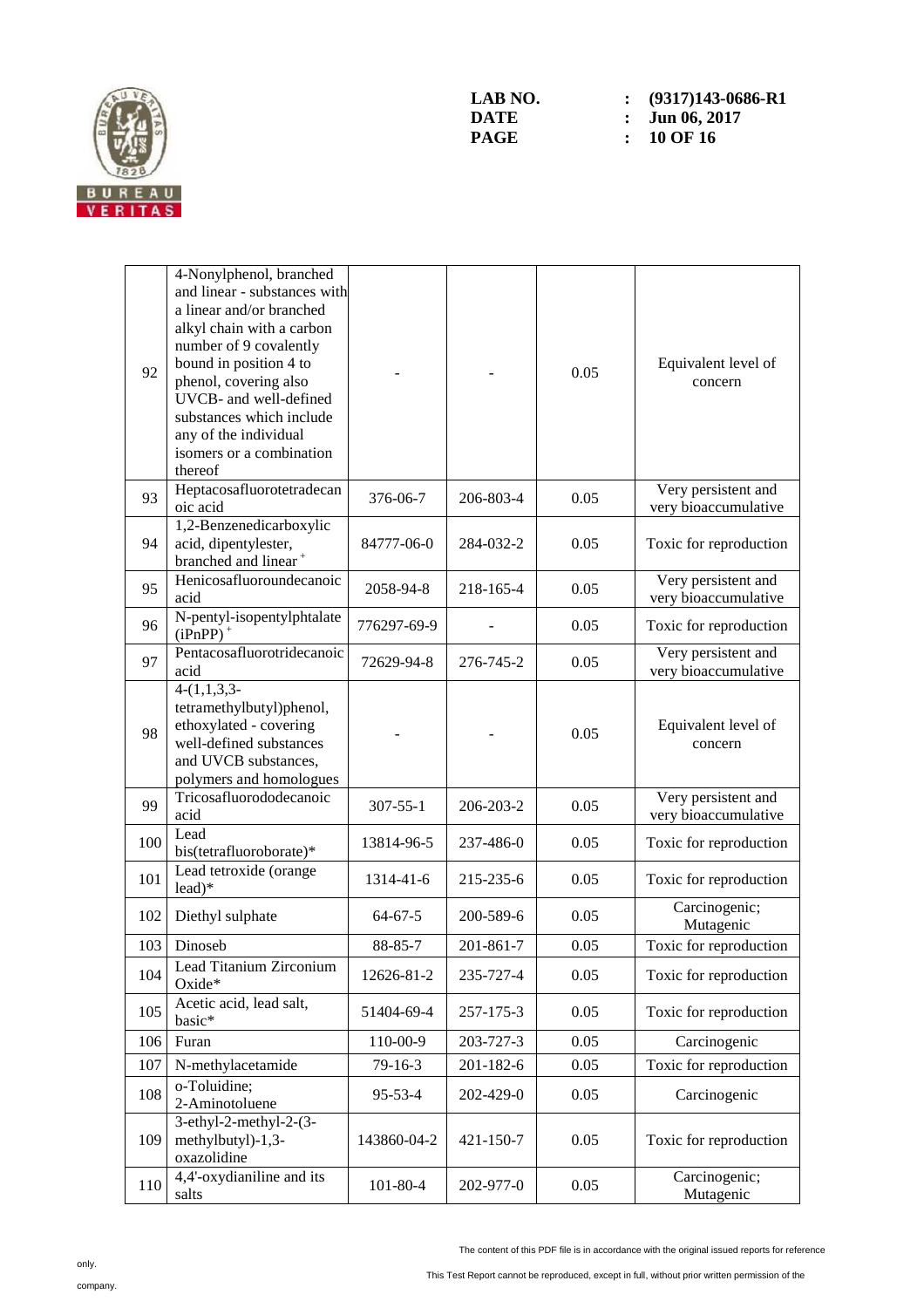

LAB NO. :  $(9317)143-0686-R1$ <br>DATE : Jun 06, 2017 **DATE : Jun 06, 2017**<br>**PAGE : 11 OF 16 PAGE : 11 OF 16** 

| 111 | [Phthalato(2-)]dioxotrilead<br>(Dibasic lead phthalate)*        | 69011-06-9     | 273-688-5 | 0.05 | Toxic for reproduction                          |
|-----|-----------------------------------------------------------------|----------------|-----------|------|-------------------------------------------------|
| 112 | Lead titanium trioxide*                                         | 12060-00-3     | 235-038-9 | 0.05 | Toxic for reproduction                          |
| 113 | Lead oxide sulphate*                                            | 12036-76-9     | 234-853-7 | 0.05 | Toxic for reproduction                          |
| 114 | Lead dinitrate*                                                 | 10099-74-8     | 233-245-9 | 0.05 | Toxic for reproduction                          |
| 115 | 4-Aminoazobenzene;<br>4-Phenylazoaniline                        | $60-09-3$      | 200-453-6 | 0.05 | Carcinogenic                                    |
| 116 | Lead cyanamidate*                                               | 20837-86-9     | 244-073-9 | 0.05 | Toxic for reproduction                          |
| 117 | Tetralead trioxide<br>sulphate*                                 | 12202-17-4     | 235-380-9 | 0.05 | Toxic for reproduction                          |
| 118 | 4-methyl-m-<br>phenylenediamine (2,4-<br>toluene-diamine)       | 95-80-7        | 202-453-1 | 0.05 | Carcinogenic                                    |
| 119 | Pyrochlore, antimony lead<br>yellow*                            | 8012-00-8      | 232-382-1 | 0.05 | Toxic for reproduction                          |
| 120 | Trilead<br>bis(carbonate)dihydroxide<br>(basic lead carbonate)* | 1319-46-6      | 215-290-6 | 0.05 | Toxic for reproduction                          |
| 121 | Dimethyl sulphate                                               | $77 - 78 - 1$  | 201-058-1 | 0.05 | Carcinogenic                                    |
| 122 | Dioxobis(stearato)trilead*                                      | 12578-12-0     | 235-702-8 | 0.05 | Toxic for reproduction                          |
| 123 | Silicic acid, barium salt,<br>lead-doped*                       | 68784-75-8     | 272-271-5 | 0.05 | Toxic for reproduction                          |
| 124 | Biphenyl-4-ylamine                                              | $92 - 67 - 1$  | 202-177-1 | 0.05 | Carcinogenic                                    |
| 125 | Lead oxide (lead<br>monoxide)*                                  | 1317-36-8      | 215-267-0 | 0.05 | Toxic for reproduction                          |
| 126 | Pentalead tetraoxide<br>sulphate*                               | 12065-90-6     | 235-067-7 | 0.05 | Toxic for reproduction                          |
| 127 | Propylene oxide;<br>1,2-epoxypropane;<br>methyloxirane          | 75-56-9        | 200-879-2 | 0.05 | Carcinogenic;<br>Mutagenic                      |
| 128 | Silicic acid, lead salt*                                        | 11120-22-2     | 234-363-3 | 0.05 | Toxic for reproduction                          |
| 129 | Trilead dioxide<br>phosphonate*                                 | 12141-20-7     | 235-252-2 | 0.05 | Toxic for reproduction                          |
| 130 | o-aminoazotoluene                                               | 97-56-3        | 202-591-2 | 0.05 | Carcinogenic                                    |
| 131 | 1-bromopropane                                                  | 106-94-5       | 203-445-0 | 0.05 | Toxic for reproduction                          |
| 132 | 6-methoxy-m-toluidine (p-<br>cresidine)                         | $120 - 71 - 8$ | 204-419-1 | 0.05 | Carcinogenic                                    |
| 133 | 4,4'-methylenedi-o-<br>toluidine                                | 838-88-0       | 212-658-8 | 0.05 | Carcinogenic                                    |
| 134 | Tetraethyllead*                                                 | 78-00-2        | 201-075-4 | 0.05 | Toxic for reproduction                          |
| 135 | Sulfurous acid, lead salt,<br>dibasic*                          | 62229-08-7     | 263-467-1 | 0.05 | Toxic for reproduction                          |
| 136 | Fatty acids, C16-18, lead<br>salts*                             | 91031-62-8     | 292-966-7 | 0.05 | Toxic for reproduction                          |
| 137 | Diisopentylphthalate <sup>+</sup>                               | $605 - 50 - 5$ | 210-088-4 | 0.05 | Toxic for reproduction                          |
| 138 | Diazene-1,2-dicarboxamide<br>(C,C'-azodi(formamide))            | 123-77-3       | 204-650-8 | 0.05 | Equivalent level of<br>concern                  |
| 139 | Cadmium*                                                        | 7440-43-9      | 231-152-8 | 0.05 | Carcinogenic;<br>Equivalent level of<br>concern |

The content of this PDF file is in accordance with the original issued reports for reference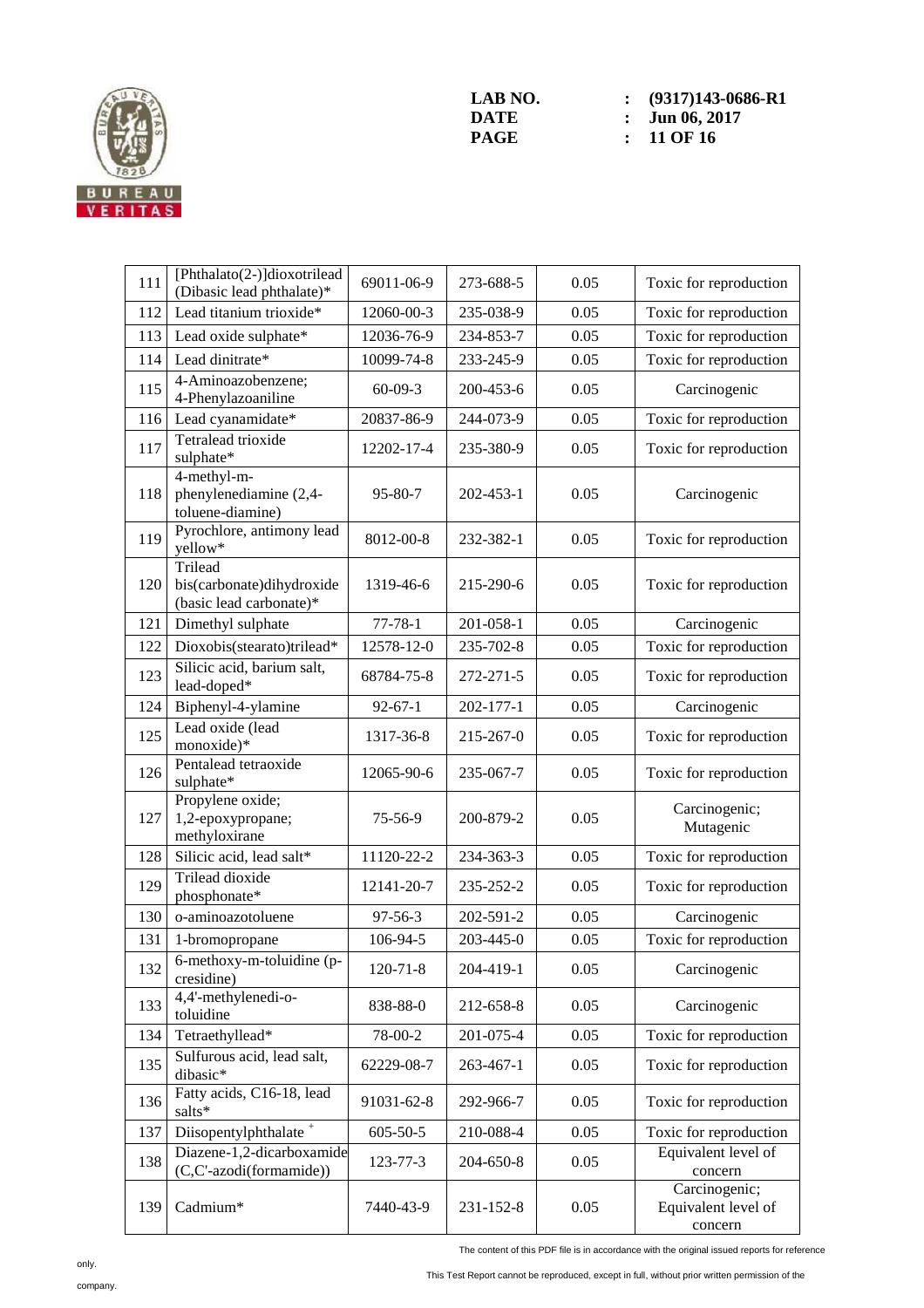

LAB NO. :  $(9317)143-0686-R1$ <br>DATE : Jun 06, 2017 **DATE : Jun 06, 2017**<br>**PAGE : 12 OF 16 PAGE : 12 OF 16** 

| 140 | Cadmium oxide*                                                                                                                                                                                                                                                                                                                                                              | 1306-19-0      | 215-146-2 | 0.05 | Carcinogenic;<br>Equivalent level of<br>concern                                                                                                |
|-----|-----------------------------------------------------------------------------------------------------------------------------------------------------------------------------------------------------------------------------------------------------------------------------------------------------------------------------------------------------------------------------|----------------|-----------|------|------------------------------------------------------------------------------------------------------------------------------------------------|
| 141 | Dipentyl phthalate (DPP) <sup>+</sup>                                                                                                                                                                                                                                                                                                                                       | $131 - 18 - 0$ | 205-017-9 | 0.05 | Toxic for reproduction                                                                                                                         |
| 142 | 4-Nonylphenol, branched<br>and linear, ethoxylated<br>[substances with a linear<br>and/or branched alkyl<br>chain with a carbon<br>number of 9 covalently<br>bound in position 4 to<br>phenol, ethoxylated<br>covering UVCB- and well-<br>defined substances,<br>polymers and homologues,<br>which include any of the<br>individual isomers and/or<br>combinations thereof] |                |           | 0.05 | Equivalent level of<br>concern                                                                                                                 |
| 143 | Ammonium<br>pentadecafluorooctanoate<br>$(APFO)^{\neq}$                                                                                                                                                                                                                                                                                                                     | 3825-26-1      | 223-320-4 | 0.05 | Toxic for reproduction;<br><b>PBT</b>                                                                                                          |
| 144 | Pentadecafluorooctanoic<br>acid (PFOA) $*$                                                                                                                                                                                                                                                                                                                                  | $335 - 67 - 1$ | 206-397-9 | 0.05 | Toxic for reproduction;<br><b>PBT</b>                                                                                                          |
| 145 | Cadmium sulphide                                                                                                                                                                                                                                                                                                                                                            | 1306-23-6      | 215-147-8 | 0.05 | Carcinogenic;<br>Equivalent level of<br>concern                                                                                                |
| 146 | Dihexyl phthalate                                                                                                                                                                                                                                                                                                                                                           | $84 - 75 - 3$  | 201-559-5 | 0.05 | Toxic for reproduction                                                                                                                         |
| 147 | Disodium $3,3'$ -[[1,1'-<br>biphenyl]-4,4'-<br>diylbis(azo)]bis(4-<br>aminonaphthalene-1-<br>sulphonate) (C.I. Direct<br>Red 28)                                                                                                                                                                                                                                            | 573-58-0       | 209-358-4 | 0.05 | Carcinogenic                                                                                                                                   |
| 148 | Disodium 4-amino-3-[[4'-<br>$[(2,4 -$<br>diaminophenyl)azo][1,1'-<br>biphenyl]-4-yl]azo] -5-<br>hydroxy-6-<br>(phenylazo)naphthalene-<br>2,7-disulphonate (C.I.<br>Direct Black 38)                                                                                                                                                                                         | 1937-37-7      | 217-710-3 | 0.05 | Carcinogenic                                                                                                                                   |
| 149 | Imidazolidine-2-thione (2-<br>imidazoline-2-thiol)                                                                                                                                                                                                                                                                                                                          | $96 - 45 - 7$  | 202-506-9 | 0.05 | Toxic for reproduction                                                                                                                         |
| 150 | Lead di(acetate)                                                                                                                                                                                                                                                                                                                                                            | 301-04-2       | 206-104-4 | 0.05 | Toxic for reproduction                                                                                                                         |
| 151 | Trixylyl phosphate                                                                                                                                                                                                                                                                                                                                                          | 25155-23-1     | 246-677-8 | 0.05 | Toxic for reproduction                                                                                                                         |
| 152 | Cadmium chloride*                                                                                                                                                                                                                                                                                                                                                           | 10108-64-2     | 233-296-7 | 0.05 | Carcinogenic;<br>Mutagenic; Toxic for<br>Reproduction;<br>Equivalent level of<br>concern having probable<br>serious effects to human<br>health |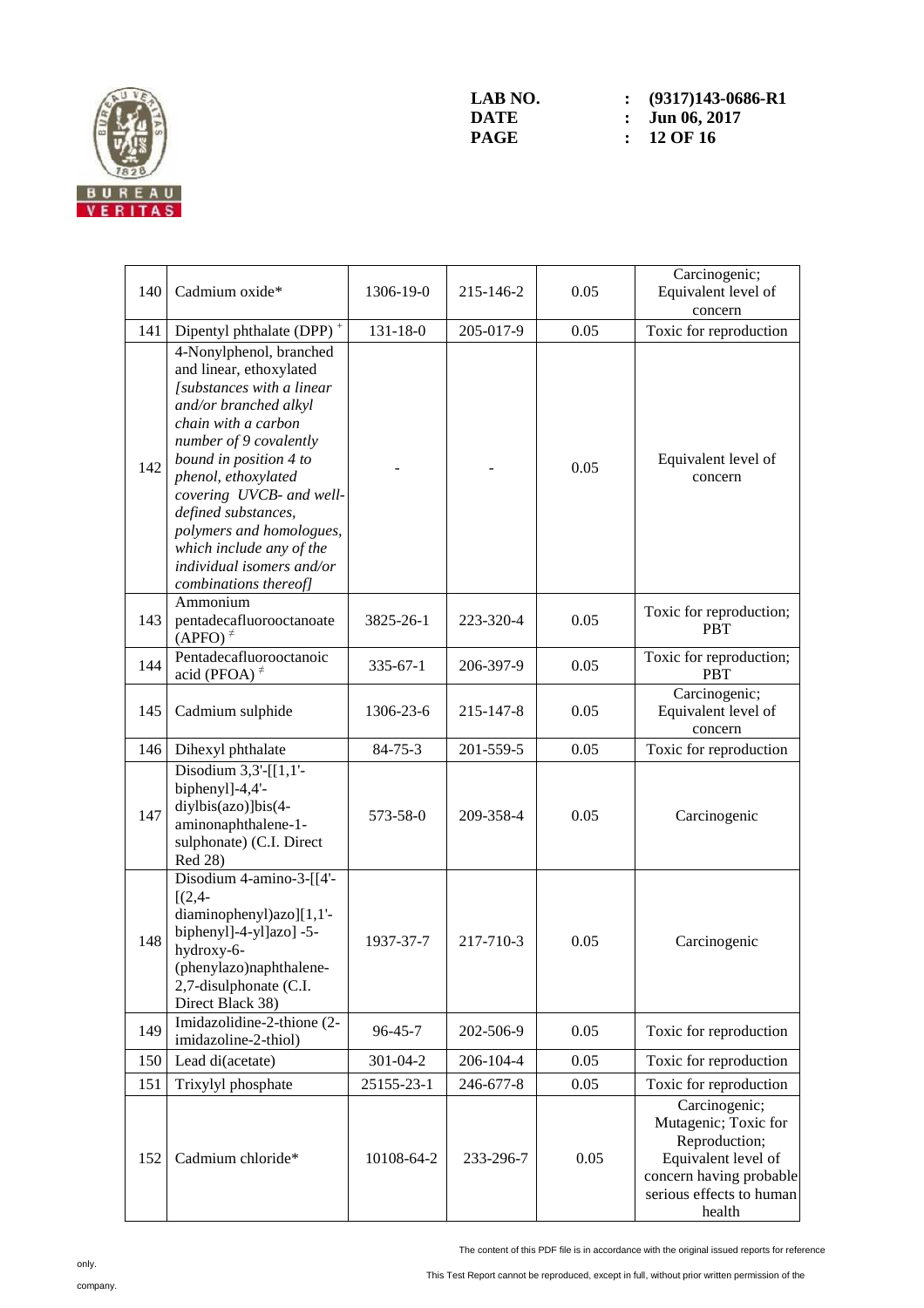

LAB NO. :  $(9317)143-0686-R1$ <br>DATE : Jun 06, 2017 **DATE :** Jun 06, 2017<br>**PAGE :** 13 OF 16 **PAGE : 13 OF 16** 

| 153 | 1,2-Benzenedicarboxylic<br>acid, dihexyl ester,<br>branched and linear++                                                                                                                                                                                                                                    | 68515-50-4                | 271-093-5               | 0.05 | Toxic for reproduction                                                                                                                         |
|-----|-------------------------------------------------------------------------------------------------------------------------------------------------------------------------------------------------------------------------------------------------------------------------------------------------------------|---------------------------|-------------------------|------|------------------------------------------------------------------------------------------------------------------------------------------------|
| 154 | Sodium peroxometaborate*                                                                                                                                                                                                                                                                                    | 7632-04-4                 | 231-556-4               | 0.05 | Toxic for reproduction                                                                                                                         |
| 155 | Sodium perborate; perboric<br>acid, sodium salt*                                                                                                                                                                                                                                                            |                           | 239-172-9;<br>234-390-0 | 0.05 | Toxic for reproduction                                                                                                                         |
| 156 | Cadmium fluoride *                                                                                                                                                                                                                                                                                          | 7790-79-6                 | 232-222-0               | 0.05 | Carcinogenic;<br>Mutagenic; Toxic for<br>Reproduction;<br>Equivalent level of<br>concern having<br>probable serious effects<br>to human health |
| 157 | Cadmium sulphate *                                                                                                                                                                                                                                                                                          | 10124-36-4;<br>31119-53-6 | 233-331-6               | 0.05 | Carcinogenic;<br>Mutagenic; Toxic for<br>Reproduction;<br>Equivalent level of<br>concern having<br>probable serious effects<br>to human health |
| 158 | 2-benzotriazol-2-yl-4,6-<br>di-tert-butylphenol (UV-<br>320)                                                                                                                                                                                                                                                | 3846-71-7                 | 223-346-6               | 0.05 | PBT;<br>vPvB                                                                                                                                   |
| 159 | 2-(2H-benzotriazol-2-yl)-<br>4,6-ditertpentylphenol<br>$(UV-328)$                                                                                                                                                                                                                                           | 25973-55-1                | 247-384-8               | 0.05 | PBT:<br>vPvB                                                                                                                                   |
| 160 | 2-ethylhexyl 10-ethyl-4,4-<br>dioctyl-7-oxo-8-oxa-3,5-<br>dithia-4-<br>stannatetradecanoate<br>$(DOTE)*$                                                                                                                                                                                                    | 15571-58-1                | 239-622-4               | 0.05 | Toxic for<br>Reproduction                                                                                                                      |
| 161 | Reaction mass of 2-<br>ethylhexyl 10-ethyl-4,4-<br>dioctyl-7- $oxo-8-oxa-3,5-$<br>dithia-4-<br>stannatetradecanoate and<br>2-ethylhexyl 10-ethyl-4-<br>$[[2-(2-ethylhexyl)oxy]-2-$<br>oxoethyl]thio]-4-octyl-7-<br>oxo-8-oxa-3,5-dithia-4-<br>stannatetradecanoate<br>(reaction mass of DOTE<br>and MOTE) * |                           |                         | 0.05 | Toxic for<br>Reproduction                                                                                                                      |
| 162 | 1,2-benzenedicarboxylic<br>acid, di-C6-10-alkyl<br>esters; $1,2$ -<br>benzenedicarboxylic acid,<br>mixed decyl and hexyl<br>and octyl diesters with $\geq$<br>0.3% of dihexyl phthalate<br>(EC No. 201-559-5)                                                                                               | 68515-51-5;<br>68648-93-1 | 271-094-0;<br>272-013-1 | 0.05 | Toxic for reproduction                                                                                                                         |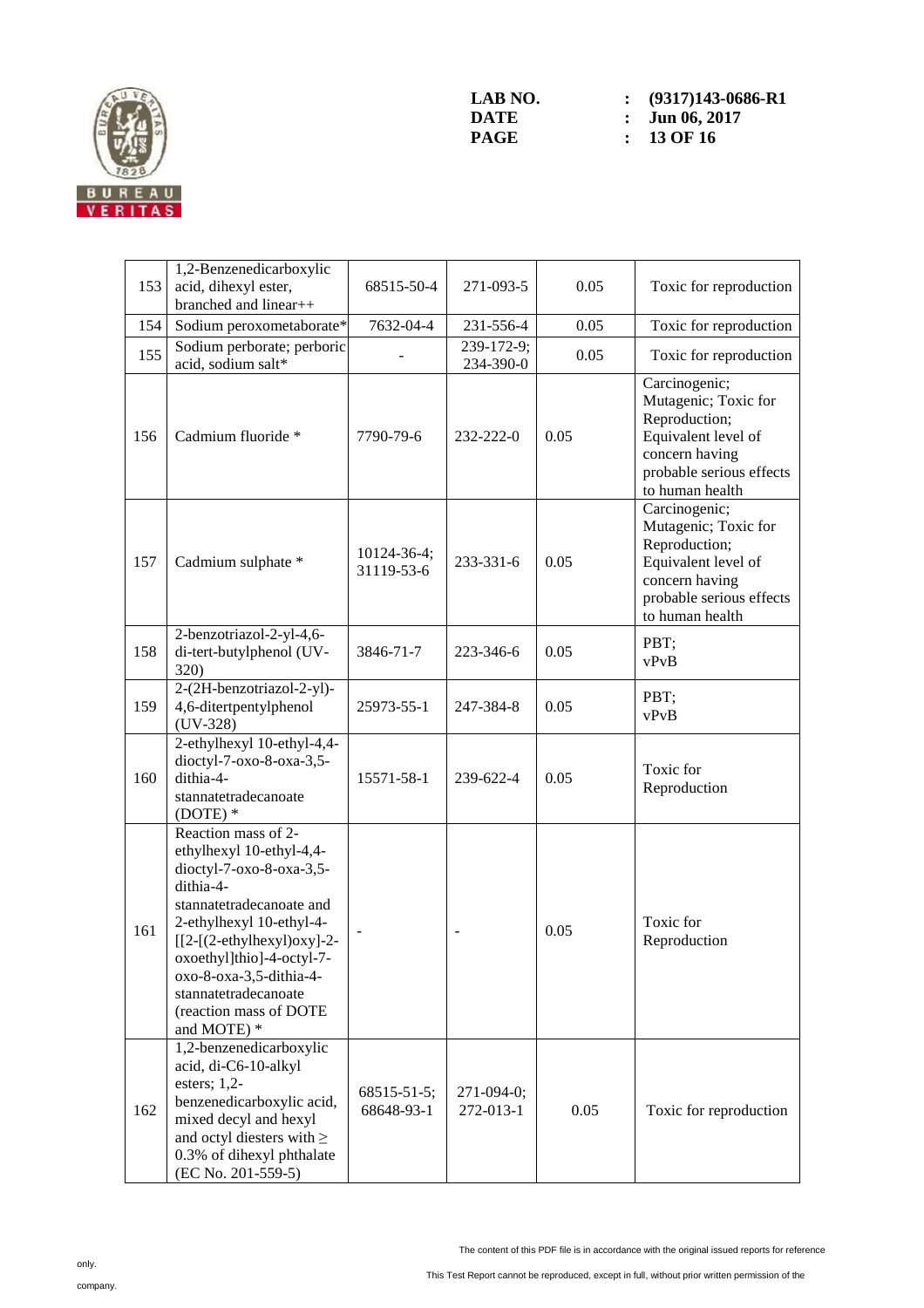

| 163 | 5-sec-butyl-2-(2,4-<br>dimethylcyclohex-3-en-1-<br>yl)-5-methyl-1,3-dioxane<br>$[1]$ , 5-sec-butyl-2- $(4, 6-$<br>dimethylcyclohex-3-en-1-<br>yl)-5-methyl-1,3-dioxane<br>[2] [covering any of the<br>individual isomers of [1]<br>and [2] or any<br>combination thereof]                                                                           |                                              |                         | 0.05 | Very persistent and<br>very bioaccumulative                                                               |
|-----|-----------------------------------------------------------------------------------------------------------------------------------------------------------------------------------------------------------------------------------------------------------------------------------------------------------------------------------------------------|----------------------------------------------|-------------------------|------|-----------------------------------------------------------------------------------------------------------|
| 164 | 1,3-propanesultone                                                                                                                                                                                                                                                                                                                                  | 1120-71-4                                    | 214-317-9               | 0.05 | Carcinogenic                                                                                              |
| 165 | $2,4$ -di-tert-butyl-6- $(5-$<br>chlorobenzotriazol-2-<br>yl)phenol (UV-327)                                                                                                                                                                                                                                                                        | 3864-99-1                                    | 223-383-8               | 0.05 | vPvB                                                                                                      |
| 166 | 2-(2H-benzotriazol-2-yl)-<br>4-(tert-butyl)-6-(sec-<br>butyl)phenol (UV-350)                                                                                                                                                                                                                                                                        | 36437-37-3                                   | 253-037-1               | 0.05 | vPvB                                                                                                      |
| 167 | Nitrobenzene                                                                                                                                                                                                                                                                                                                                        | 98-95-3                                      | 202-716-0               | 0.05 | Toxic for reproduction                                                                                    |
| 168 | Perfluorononan-1-oic acid<br>acid and its sodium and<br>ammonium salts                                                                                                                                                                                                                                                                              | $375 - 95 - 1$ ;<br>21049-39-8;<br>4149-60-4 | 206-801-3               | 0.05 | Toxic for reproduction;<br><b>PBT</b>                                                                     |
| 169 | Benzo[def]chrysene<br>(benzo[a]pyrene)                                                                                                                                                                                                                                                                                                              | 200-028-5                                    | $50 - 32 - 8$           | 0.05 | Carcinogenic;<br>Mutagenic; Toxic for<br>Reproduction;<br>PBT;<br>vPvB                                    |
| 170 | $4,4'$ -<br>isopropylidenediphenol<br>(bisphenol A; BPA)                                                                                                                                                                                                                                                                                            | $80 - 05 - 7$                                | 201-245-8               | 0.05 | Toxic for reproduction<br>(Article 57 c)                                                                  |
| 171 | 4-Heptylphenol, branched<br>and linear [substances<br>with a linear and/or<br>branched alkyl chain with<br>a carbon number of 7<br>covalently bound<br>predominantly in position<br>4 to phenol, covering also<br>UVCB- and well-defined<br>substances which include<br>any of the individual<br>isomers or a combination<br>thereof]<br>$(4-Hpbl)$ |                                              |                         | 0.05 | Equivalent level of<br>concern having<br>probable serious effects<br>to the environment<br>(Article 57 f) |
| 172 | Nonadecafluorodecanoic<br>acid (PFDA) and its<br>sodium and ammonium<br>salts                                                                                                                                                                                                                                                                       | 3830-45-3,<br>335-76-2,<br>3108-42-7         | 206-400-3,<br>221-470-5 | 0.05 | Toxic for reproduction<br>(Article 57 c); PBT<br>(Article 57 d)                                           |
| 173 | $p-(1,1-$<br>dimethylpropyl)phenol<br>(PTAP)                                                                                                                                                                                                                                                                                                        | 80-46-6                                      | 201-280-9               | 0.05 | Equivalent level of<br>concern having<br>probable serious effects<br>to the environment<br>(Article 57 f) |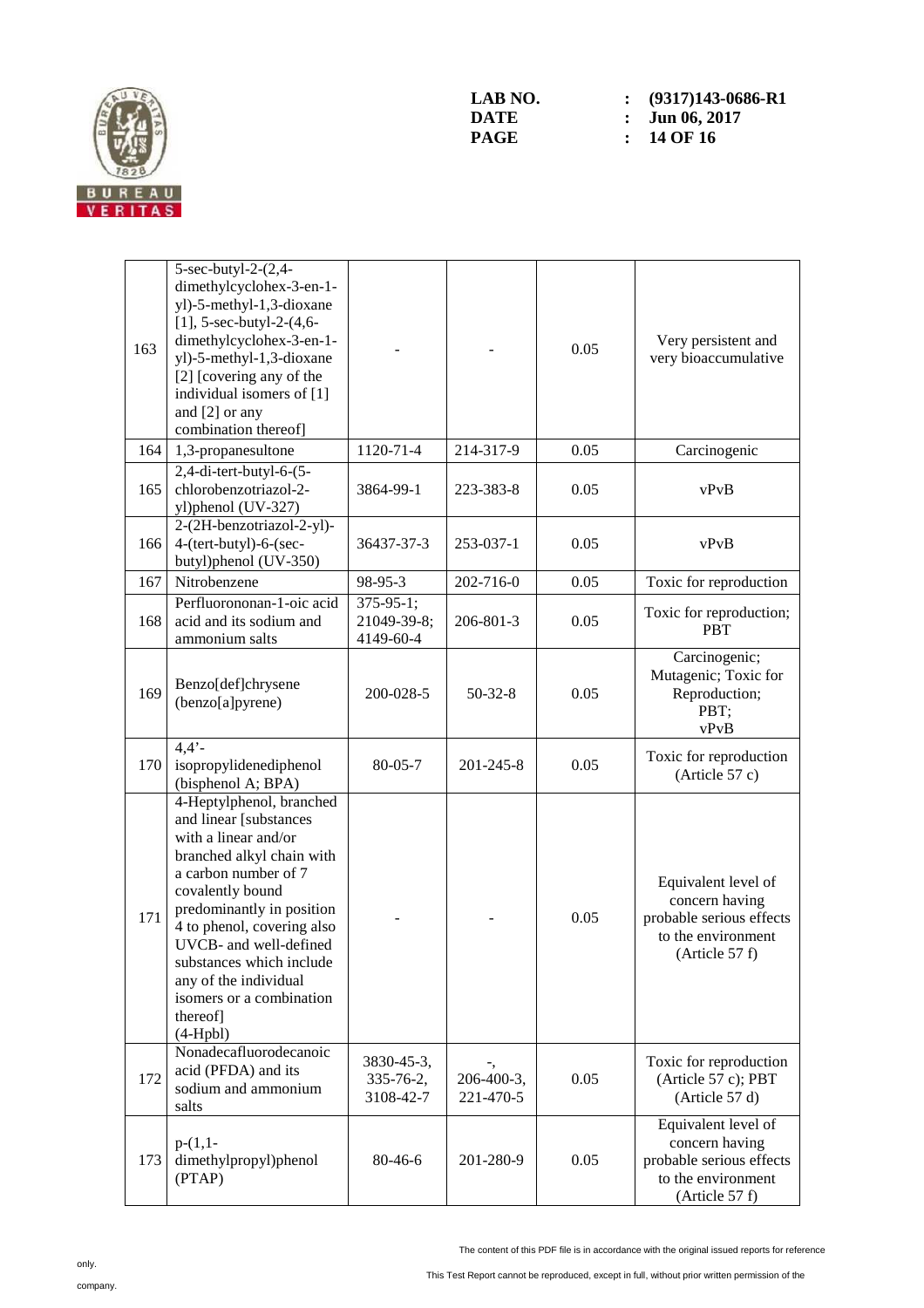

**LAB NO. : (9317)143-0686-R1 DATE : Jun 06, 2017 PAGE : 15 OF 16** 

- (1) CAS no. 7789-12-0 refers to sodium dichromate dihydrate
- (2) CAS no. 10588-01-9 refers to anhydrous sodium dichromate
- $^{(3)}$  CAS no. 3194-55-6 refers to a specific HBCDD 1,2,5,6,9,10-hexabromocyclododecane
- $^{(4)}$  CAS no. 25637-99-4 refers to unspecific HBCDD isomer composition
- $(5)$  CAS no. 1330-43-4 refers to disodium tetraborate, anhydrous
- (6) CAS no. 12179-04-3 refers to sodium tetraborate, pentahydrate
- $(7)$  CAS no. 1303-96-4 refers to sodium tetraborate, decahydrate

Method: Analysis is based on GC, LC, IC, ICP, with various detection techniques and UV.

Remark:

- 1. PBT = Persistent, bio accumulative and toxic as defined in Regulation (EC) No 1907/2006
- 2. vPvB = Very persistent and very bio accumulative as defined in Regulation (EC) No 1907/2006
- 3. ND = Not Detected
- 4. If the article contains a material type whose weight is <0.1% of the total article weight, this material type is ignored for testing.
- 5. \*Result is based on the heavy metal or inorganic element concentration. Due to the limit of the analytical technology available, any further investigation is not feasible. The client is strongly advised to review the chemical formulation to ascertain.
- 6. \*\*Result is identified by tributyltin (TBT). Due to the limit of the analytical technology available, any further investigation is not feasible. The client is strongly advised to review the chemical formulation to ascertain.
- 7. §TGIC (1,3,5-tris(oxiranylmethyl)-1,3,5-triazine-2,4,6(1H,3H,5H)-trione) and β-TGIC (1,3,5-tris[(2S and 2R)-2,3-epoxypropyl]-1,3,5-triazine-2,4,6-(1H,3H,5H)-trione) are reported as a mixture.
- 8. <sup>a</sup>Refer to Aluminosilicate, Refractory Ceramic Fibres fulfil the three following conditions: a) oxides of aluminium and silicon are the main components present (in the fibres) within variable concentration ranges b) fibres have a length weighted geometric mean diameter less two standard geometric errors of 6 or less micrometres (µm) c) alkaline oxide and alkali earth oxide (Na2O+K2O+CaO+MgO+BaO) content less or equal to 18% by weight.
- 9. <sup>b</sup>Refer to Zirconia Aluminosilicate, Refractory Ceramic Fibres fulfil the three following conditions: a) oxides of aluminium, silicon and zirconium are the main components present (in the fibres) within variable concentration ranges b) fibres have a length weighted geometric mean diameter less two standard geometric errors of 6 or less micrometres (µm). c) alkaline oxide and alkali earth oxide (Na2O+K2O+CaO+MgO+BaO) content less or equal to 18% by weight.
- 10. <sup>+</sup> [1,2-Benzenedicarboxylic acid, dipentylester, branched and linear] is a mixture of phthalates contains DPP, DIPP and N-pentyl-isopentylphtalate.
- 11. <sup>≠</sup> PFOA and APFO are reported together. The result is based on PFOA concentration. Due to the limit of the analytical technology available, any further investigation is not feasible. The client is strongly advised to review the chemical formulation to ascertain.
- 12. ++[1,2-Benzenedicarboxylic acid, dihexyl ester, branched and linear] is a mixture of phthalates contains dihexyl phthalate.
- 13. doResult is based on the tin metal concentration, and further confirmation for checking DBT, DOTE & MOTE concentration.
- 14. If the article contains a material type whose weight is <0.1% of the total article weight, this material type is ignored for testing.

only. company.